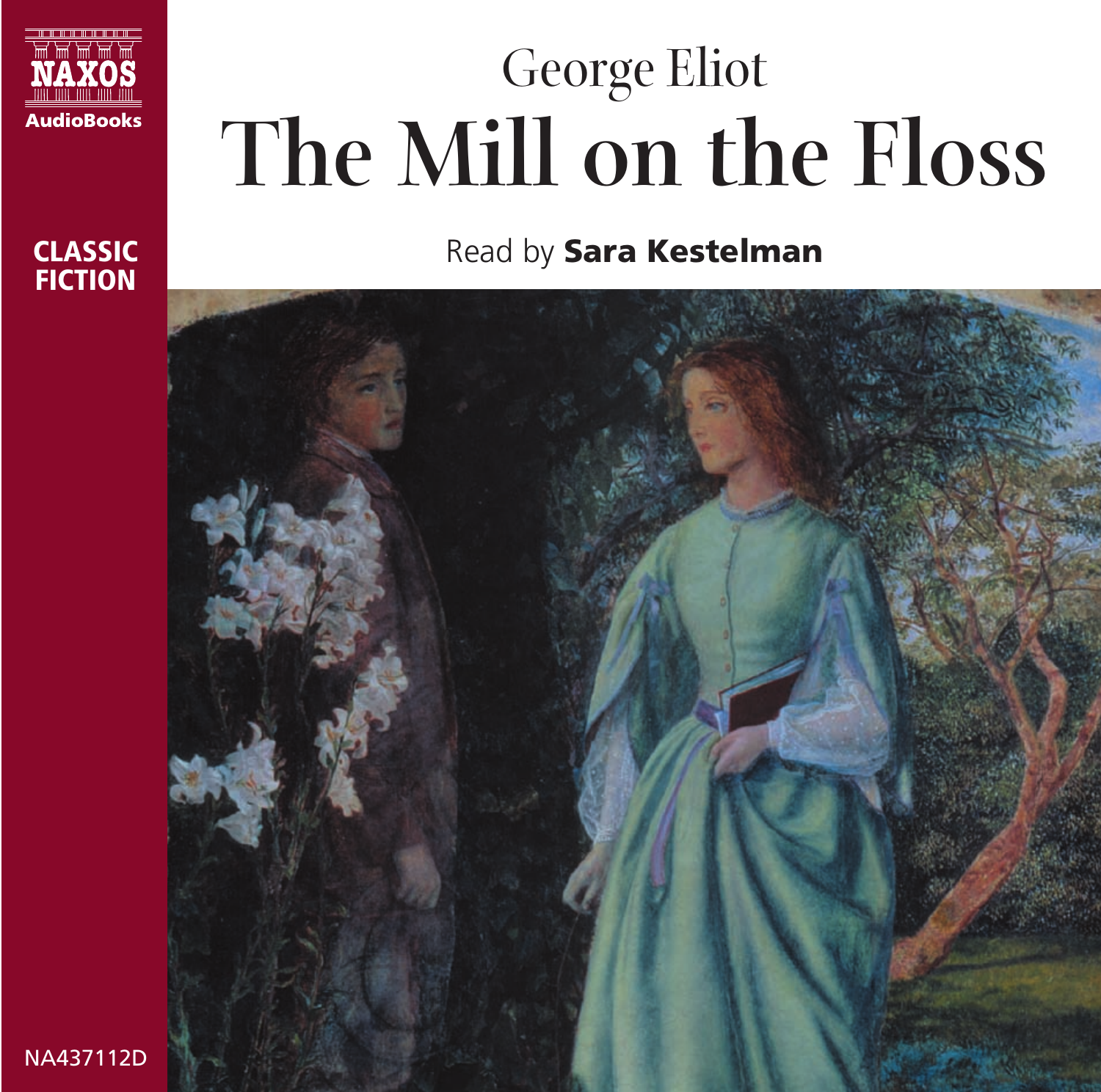| l 1 l | Outside Dorlcote Mill                                          | 3:09  |
|-------|----------------------------------------------------------------|-------|
| 2     | Mr Tulliver of Dorlcote Mill declares his resolution about Tom | 9:31  |
| 3     | Tom comes home                                                 | 5:24  |
| 4     | Bob Jakin                                                      | 6:53  |
| 5     | Enter the aunts and uncles                                     | 12:53 |
| 6     | To sister Moss and her husband                                 | 10:18 |
| 7     | Tom and Maggie go to Garum Firs to see Lucy                    | 11:35 |
| 8     | Tom goes to the Rev Walter Stelling at King's Lorton           | 11:32 |
| 9     | Philip Wakem and Maggie alone together                         | 2:30  |
| 10    | A surprise visit for Tom at King's Lorton                      | 6:44  |
| 11    | The result of the lawsuit                                      | 8:01  |
| 12    | Tom approaches his uncle Deane                                 | 7:30  |
| 13    | The sale of the household furniture – and Bob Jakin's offer    | 7:35  |
| 14    | A slow recovery $-$ and a command                              | 16:58 |
| 15    | In the Red Deeps – Maggie and Philip Wakem                     | 8:54  |
| 16    | Tom enters into a business venture                             | 2:53  |
| 17    | Back in the Red Deeps                                          | 15:06 |
| 18    | Tom springs a surprise                                         | 5:43  |
| 19    | Mr Tulliver vents his wrath                                    | 10:48 |
|       | 20 In Mr Deane's by the Floss                                  | 12:00 |

<u> 1980 - Johann Barn, amerikan bestemannten (</u>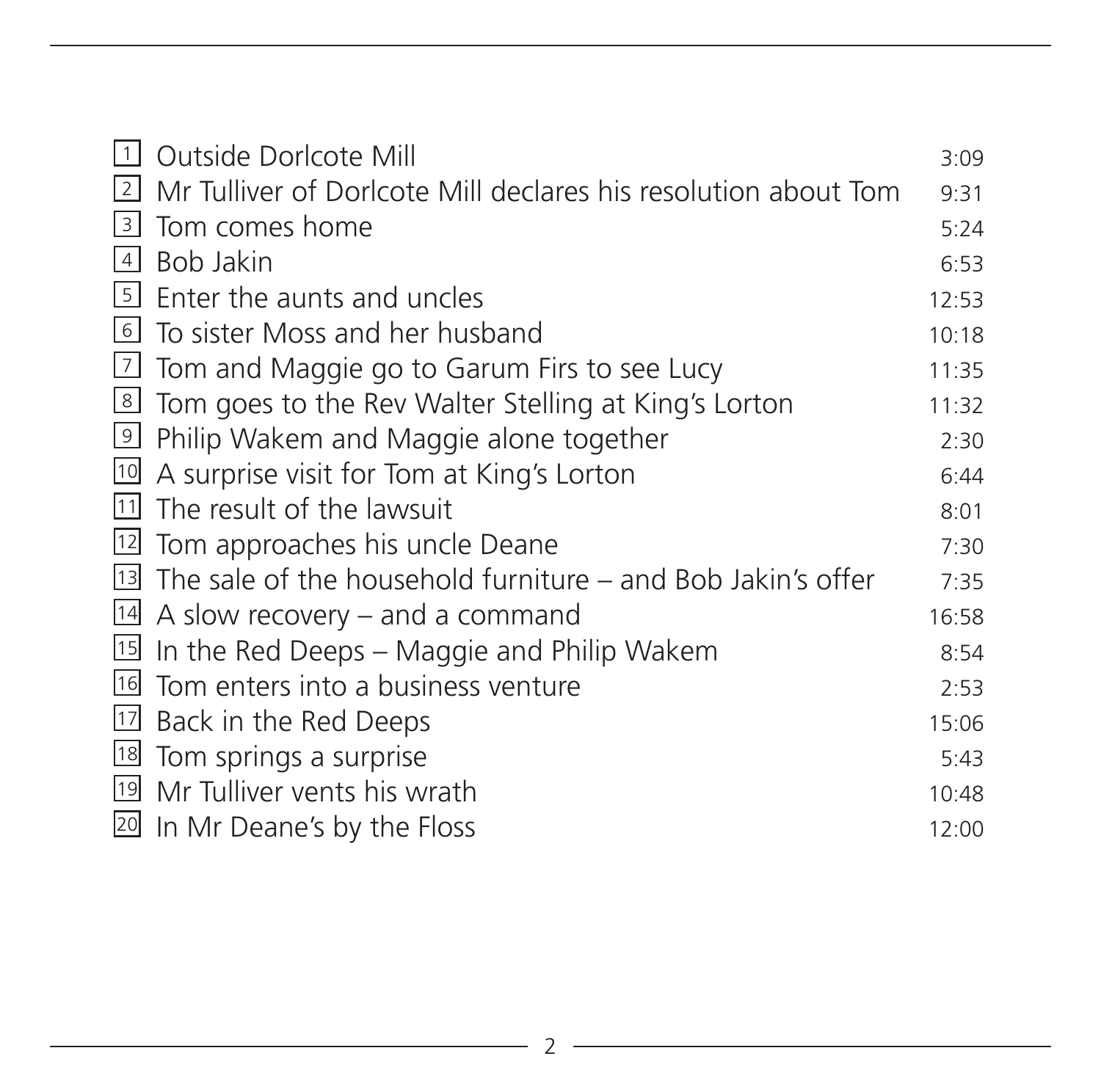|    | [21] The effect of Stephen Guest                          | 4:40  |
|----|-----------------------------------------------------------|-------|
|    | 22 At Tom's lodgings                                      | 8:01  |
|    | 23 Mr Deane explains and Tom responds                     | 4:07  |
| 24 | Lucy, Maggie – and Stephen Guest                          | 9:49  |
|    | 25 A musical quartet                                      | 15:50 |
|    | 26 At the Bazaar                                          | 5:13  |
| 27 | The dance at Park House                                   | 3:17  |
|    | $28$ Maggie returns to Aunt Moss – and receives a visitor | 3:17  |
|    | 29 Maggie is back at St Ogg's                             | 3:23  |
|    | $\boxed{30}$ In the boat – borne along by the tide        | 10:06 |
|    | 31 Waking                                                 | 13:33 |
|    | [32] Tom, master of Dorlcote Mill                         | 8:22  |
|    | 33 St Ogg's passes judgement                              | 7:27  |
|    | 34 Lucy appears                                           | 3:43  |
|    | 35 The rain and the wind                                  | 6:20  |
|    | 36 The flood rises                                        | 7:58  |
|    | 37 Dorlcote Mill again                                    | 5:15  |
|    | <sup>38</sup> Nature repairs her ravages                  | 2:34  |
|    |                                                           |       |

**Total time: 5:03:59**

<u> 1989 - Johann Barn, mars ann an t-Amhair an t-A</u>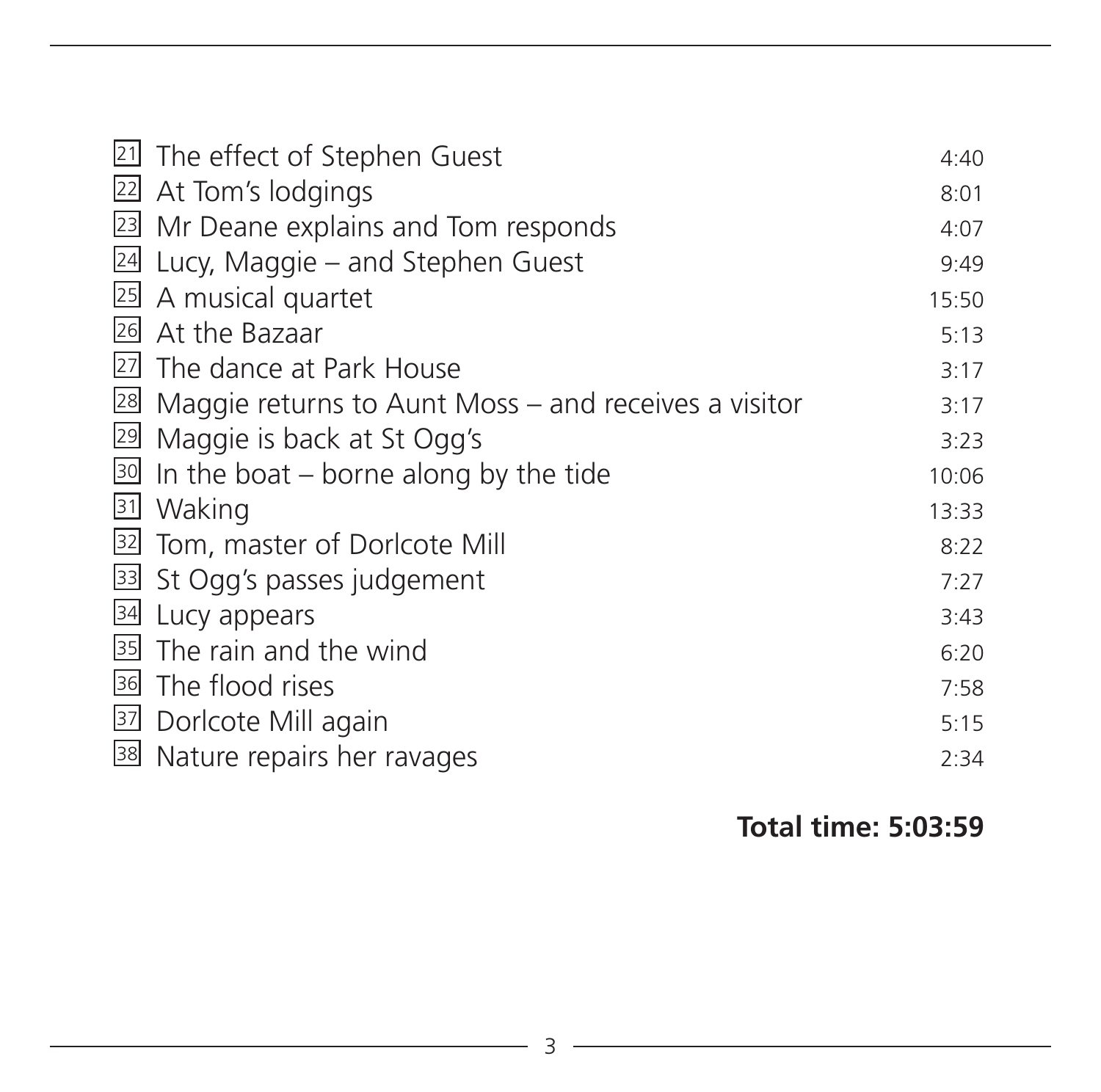# George Eliot **The Mill on the Floss**

George Eliot is the pen-name of Mary Ann (Marian) Evans who was born in 1819 in Nuneaton, Warwickshire, where her father was a land agent.

As a young girl she was much influenced by an evangelical preacher, the Rev. John Edmund Jones. After her mother's death she became her father's housekeeper for a time, continuing to educate herself and learning German and Italian. In 1841 she moved to Coventry, where her friendship with the<br>progressive intellectuals. Charles and progressive intellectuals Caroline Bray led to her questioning her orthodox religious beliefs.

Her friendship with the Brays resulted in an introduction to John Chapman the publisher, and to a commission to translate Strauss's *Life Of Jesus*. In 1850 Eliot became a contributor to *The Westminster Review* and in 1851 when Chapman became its proprietor, he offered her the position of Literary Editor.

Following her move to London in 1849 after the death of her father, she formed a close friendship with the philosopher Herbert Spencer, whom she nearly married. She also met the writer and critic George Henry Lewes, and their relationship would have

resulted in marriage had Lewes been free. As he already had a wife from whom he was estranged, the couple made the decision to live together unmarried, a union which lasted from 1854 to Lewes's death in 1878

It was Lewes who encouraged Eliot to turn her attention away from philosophy and towards fiction. Her earliest fictional works appeared in *Blackwood's Magazine* and attracted immediate critical acclaim as well as considerable interest in the identity of their author. *Amos Barton*, the first of the *Scenes From Clerical Life* was published in 1857, followed by *Mr. Gilfil's Love Story* and *Janet's Repentance*. Then came her novels *Adam Bede* (1859), *The Mill on the Floss* (1860), *Silas Marner* (1861), *Romola* (1862- 63), *Felix Holt* (1866), *Middlemarch* (1871- 2), and *Daniel Deronda* (1874-6).

She travelled widely on the continent, gaining inspiration for the novel *Romola* from visits to Florence in 1860 and 1861, and for her dramatic poem T*he Spanish Gypsy* (1868) from a trip to Spain in 1867.

In May 1880 she married John Walter Cross, a man twenty years her junior who was to become her biographer. She died in December the same year.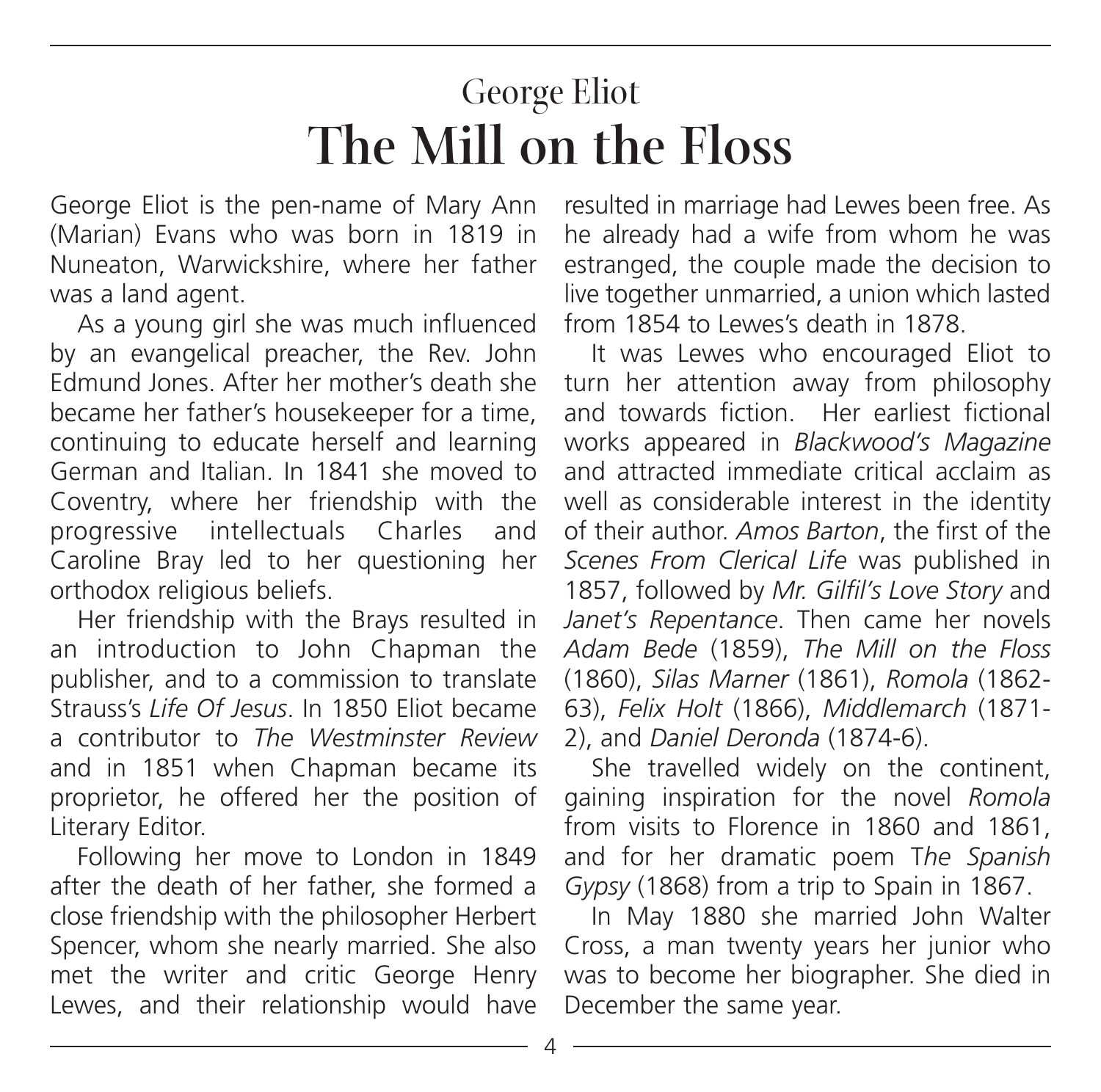### **The Mill on the Floss**

Although *The Mill on the Floss* is set in Lincolnshire, and Eliot travelled there to ensure the accuracy of the background, the story is in many aspects autobiographical, and the people and scenes derive largely from the author's Warwickshire childhood

*The Mill on the Floss* is peopled with vivid characters, many of whom lose nothing in comparison with the creations of Eliot's great contemporary Charles Dickens. Both authors share a compassion for human failings and unhappiness, but possibly Eliot is the subtler psychologist, in that there are no characters in the novel who are entirely good or bad; each one is a complex being compounded of individual strengths and weaknesses, operating within the limitations of his or her intelligence and understanding.<br>When Fliot was chall

Eliot was challenged by acquaintances who thought they recognised themselves in her novels, she denied having drawn portraits directly from life, but she did admit to using material from her early childhood, and this would seem to be particularly true of *The Mill on the Floss*.

The book is written in the first person, and right from the start the author creates a link between herself and Maggie Tulliver, as she looks back across the years and sees herself as a child playing among the wellremembered scenes of home.

The fictional home of the Tullivers Dorlcote Mill, has been identified as Arbury Mill where Mary Ann played as a girl; Arbury Hall being an estate where her father was agent.

The relationship between Maggie and her brother Tom, appears to echo that of the author and her brother Isaac. There seems to have been something of Tom Tulliver's stern morality and unforgiving nature in Isaac Evans; and his refusal to have anything further to do with Mary Ann once she had decided to live with Lewes may well have suggested Tom's harsh behaviour in response to Maggie's elopement with Stephen Guest.

Maggie when we first meet her as a child is wild and unruly, the despair of her helpless mother, the joy of her doting father. But her 'naughtiness' and reluctance to behave like a 'young lady' are signs of a passonate emotional nature, a vivid and lively imagination, and a formidable intelligence.

As Maggie grows up, the restrictions of the provincial society in which she lives, the lack of opportunity for education and selfdevelopment, create a stifling atmosphere for her passionate nature.

Maggie's craving for the love and affection of her brother, the person she most loves and fears in the world, cannot be adequately satisfied due to the essential difference in their natures. Tom's

5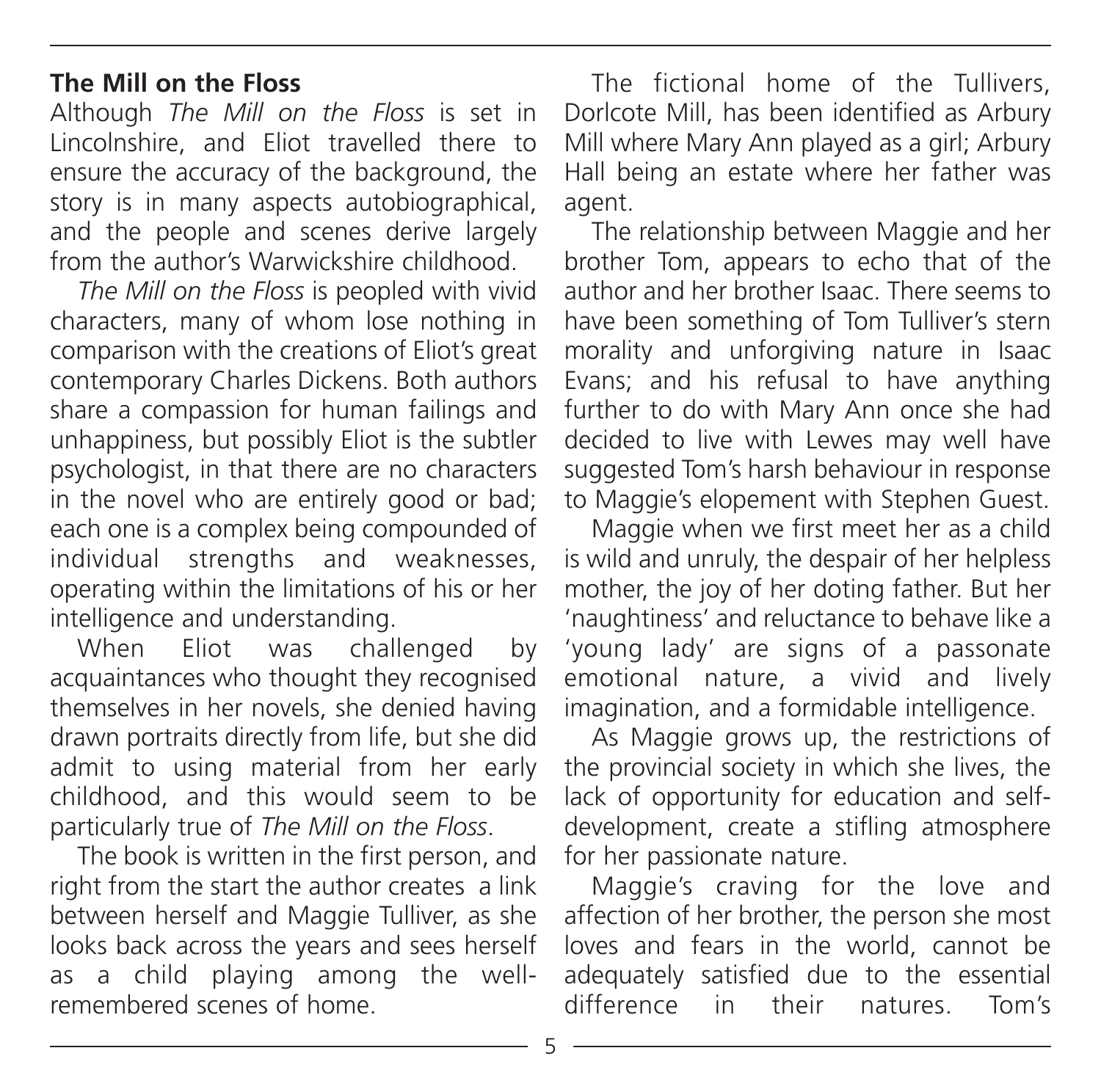unimaginative mind and rigid outlook make it impossible for him ever to understand Maggie, and ensure his permanent disapproval of her.

Fate sends her further obstacles to forming a close loving relationship in the form of two unsuitable lovers – one whom she is prevented from encouraging by a family feud, the other who is not available because he already belongs to someone else. Her loving nature responds to both, but in different ways; Philip Wakem engages her compassion and sympathy, but it is Stephen Guest who awakens her dormant sexuality.

The sensual part of Maggie's nature is at painful odds with her strong morality, and she struggles with herself to do what she believes is right. She knows that she cannot be happy if it means causing unhappiness to others.

Caught in an impossible situation, Maggie gives up her chance of love and a happy future rather than cause pain to others. She does so not because it is easy for her but despite its difficulty. Hers is the way of heroic sacrifice – the way of the Cross – and in accepting her fate, she rises above the selfishness of human desires. In Maggie Tulliver George Eliot has created a protagonist truly deserving of the description 'heroine'.

How far Maggie's inner struggles between

desire and morality mirror those of her creator must remain conjecture, but there is an authentic anguish in the author's description which suggests that she was no stranger to similar feelings.

Whilst it may not be helpful to draw direct analogies between the experiences of Eliot's characters and those of their author, there is no doubt that Victorian England must have been an uncongenial society for a woman gifted with formidable intellectual powers, and George Eliot must have suffered painfully from the patronising attitude exemplified by Mr. Stelling's arrogant opinion of women. When asked by Tom whether Maggie would be capable of learning his lessons, he says: 'They've a great deal of superficial cleverness; but they couldn't go far into anything. They're quick and shallow.'

If women were believed to lack intellectual capacity, they were also expected to be without sexual understanding, and Eliot's empathy for the passion of desire in her male characters was attacked by one critic who was 'not sure that it is quite consistent with feminine delicacy to lay such stress on the bodily feelings of the other sex.'

If Eliot's deeply felt religious faith underpins the moral struggle of her heroine. it is her own passionate nature which gives her the ability to enter into Maggie's dilemma.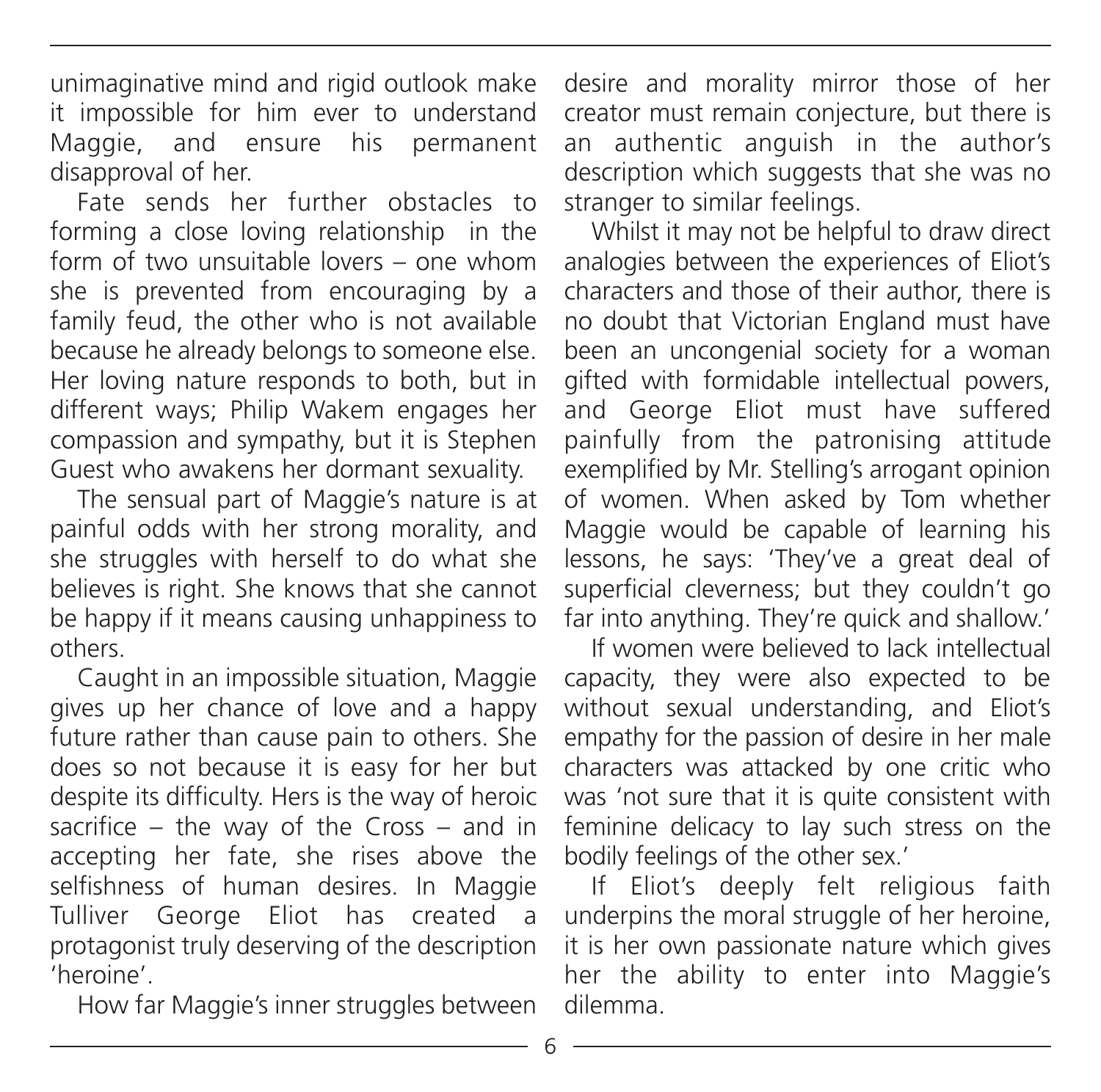In *The Mill on the Floss* both the characters and the situations are informed by George Eliot's psychological insight and philosophical understanding. The reader is made aware of the author's belief in the innate goodness of people despite their shortcomings; she invites us to share her feelings of compassion for the limitations of human nature which are common to us all, and for the pain and suffering they cause.

#### **Notes by Neville Jason**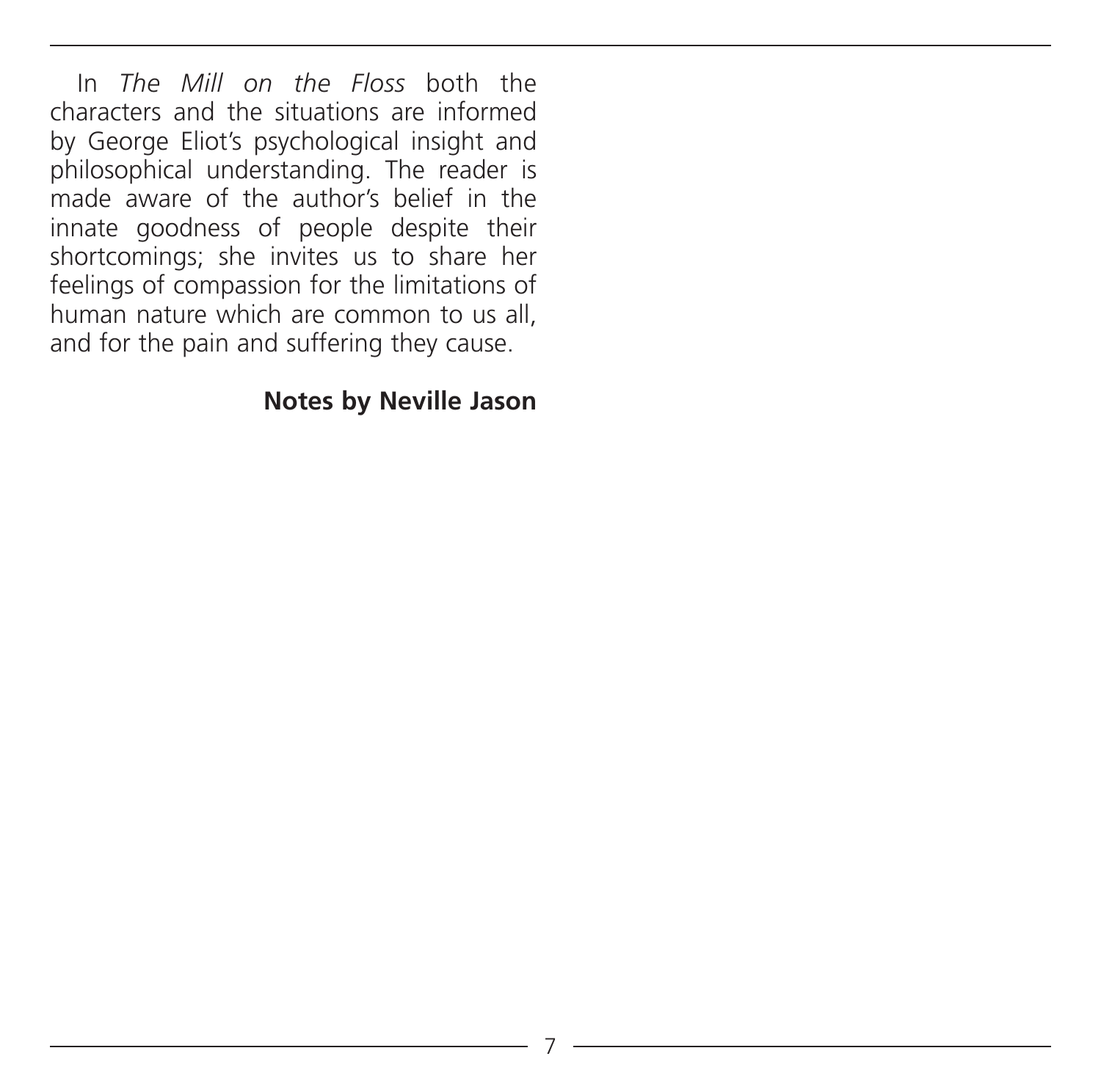## **The music on this CD is taken from the NAXOS and MARCO POLO catalogues.**

| <b>DVORÁK LEGENDS OP 59</b><br>Slovak Philharmonic Orchestra, Stephen Gunzenhauser                   | 8.550267 |
|------------------------------------------------------------------------------------------------------|----------|
| <b>BRAHMS</b> SERENADE NO 2<br>BRT Philharmonic Orchestra, Brussels, Alexander Rahbari               | 8.550279 |
| <b>HARTMANN</b> SYMPHONIES NOS 1,2<br>The Danish National Radio Symphony Orchestra, Thomas Lundgaard | 8.224042 |
| <b>STENHAMMER</b> SYMPHONY NO 2<br>Royal Scottish National Orchestra, Peter Sundkvist                | 8.553888 |

#### **Music programming by Nicolas Soames**

Cover picture: *Aurora Leigh's Dismissal of Romney* (The Tryst), by Arthur Hughes. Courtesy Tate Publishing, London.